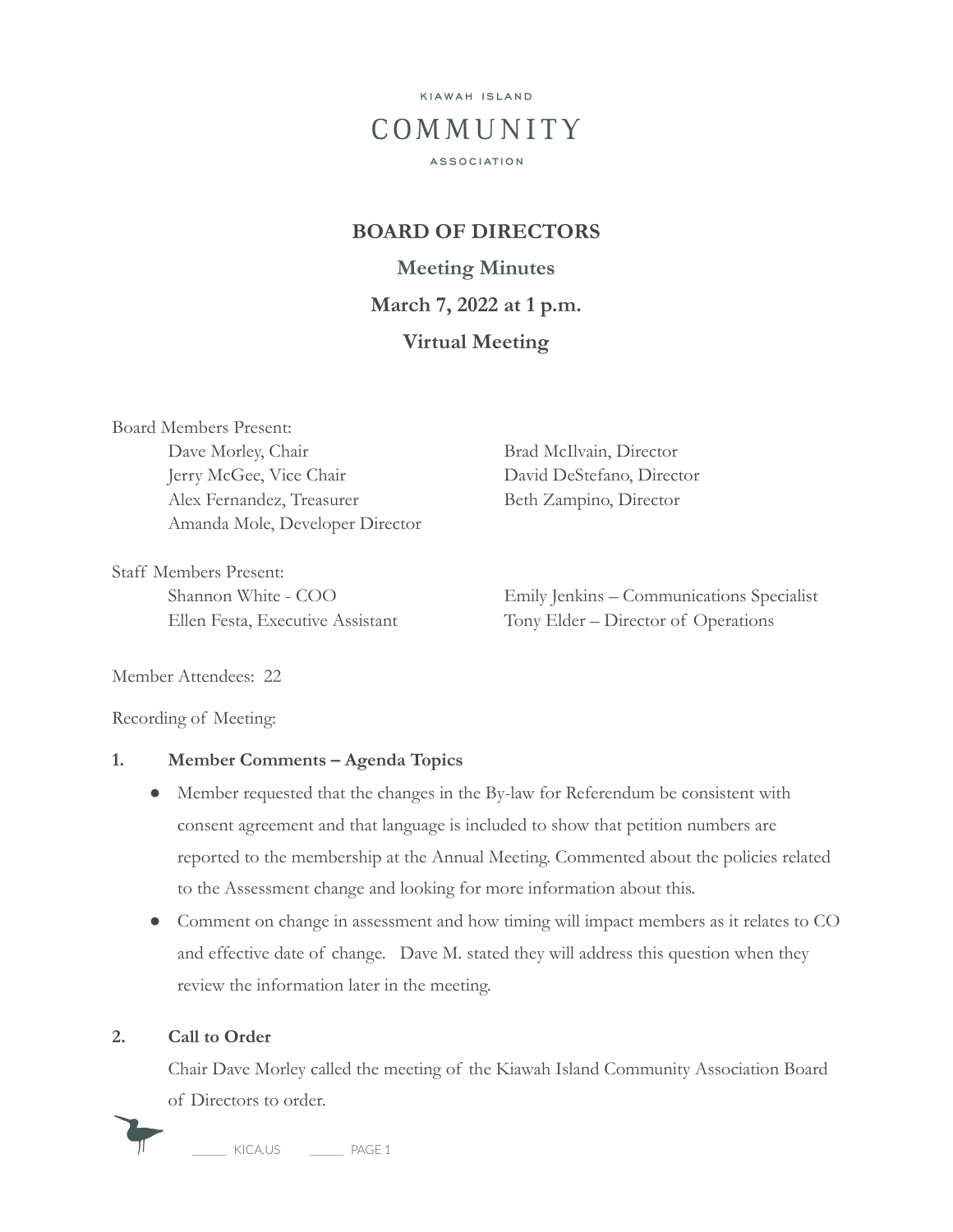### **3. Chair Comments**

Dave Morley congratulated the winners of our recent election, Lisa Mascolo and David DeStefano. We have heard and are taking seriously all the comments we've received about development in the area of Beachwalker Drive, Kiawah Beach Drive and Kiawah Island Parkway. We have several initiatives in place to address these concerns. The Town and KICA are coordinating and will use the same engineering firm since these two areas work in tandem. We will clarify our questions to fully understand the implications and will have a public meeting to get community input. The Board is taking this issue seriously.

#### **4. Administrative**

a. Approval of January 10, 2022 Minutes**(Vote)**

**Vote Passed: (7) In favor** – D. Morley, B. McIlvain, A. Fernandez, A. Mole, J. McGee, D. DeStefano, B. Zampino

#### **5. Reports**

### **a. COO Report – Shannon White**

#### **Director of Finance**

● Shannon introduced Dale Schoon, our new Director of Finance. Dale joins us from Park City, Utah, and we're very thrilled to have him on our team.

#### **Infrastructure Projects**

- We are working on outbound by the VGate -a
- KIP at Green Dolphin there are a few rough spots contractor will be back in to fix those bumps.
- Road Paving project underway completed 16 roads in the West Beach area. Pushed back a week due to rain in the forecast.
- Next section is Vanderhorst section -timeline will be sent out to community soon.
- Pool heaters are on and functioning at the Sandcastle.

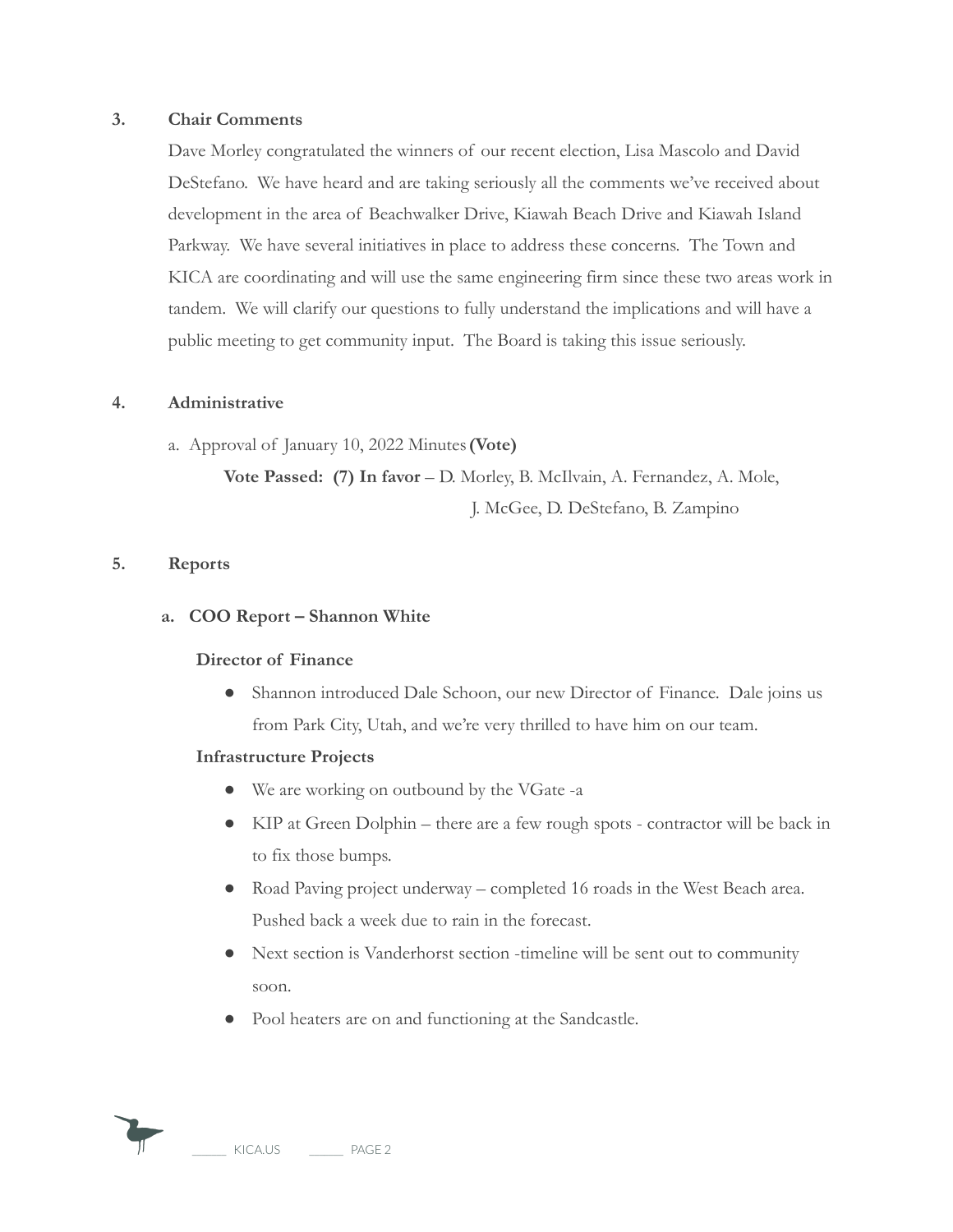**Sandcastle User Group** - they will be doing a survey in the coming weeks to get community feedback on some of the things they are considering.

## **Personnel**

- 9 positions down in KICA. Admin (1), Security (2), Sandcastle (2), Land (3), Lakes (1). We will also be losing 8 H2V Visa employees, SC did not win in the H2V lottery, so we will also be down in this area for a total of 17. Working on hiring into Land and looking into alternative ways to help Land team. Thanks to the Board for implementing our incentives which helps with employee retention.
- Dave M. also wanted to thank and recognize Jane Ovenden for coming out of retirement to help us while we were looking for a Director of Finance. Alex F. also added his thanks to Jane.

# **b. Treasurer's Report - Alex Fernandez**

- **CTR**
	- Quarterly report is now on the website. CTR numbers for first 2 months came in at record numbers- \$574K which is above what we budgeted - we're in a good state. Now that we have a Director of Finance – we recommit to publishing our Quarterly reports within 20 days of closing.

## **Audit**

● Finance Committee met on March2, 2022 and reviewed the Audit report. A few minor changes were made for clarity to our membership. We have a clean report, and it is posted on the Website. Alex will go over details at the Annual Meeting.

## **6. New Business**

## **a. Approval of 2021 Audit (Alex)**

Based on the recommendation of the Finance Committee, Alex F. made a motion to accept the 2021 Audit as submitted by our Auditors -Keefe McCullough. Jerry M. seconded.

**Vote Passed: (7) In favor** – D. Morley, B. McIlvain, A. Fernandez, A. Mole, J. McGee, D. DeStefano, B. Zampino



KICA.US PAGE 3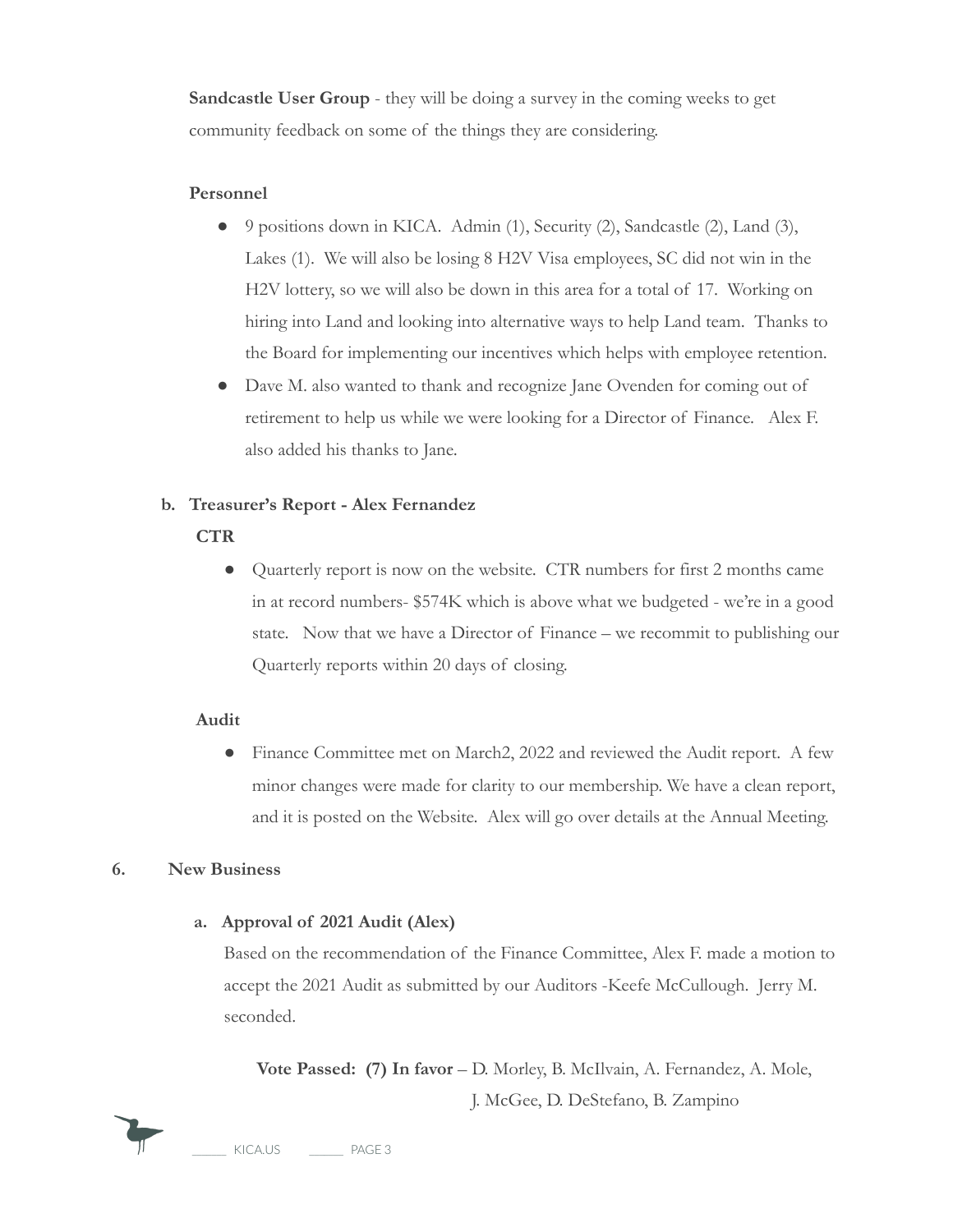**b. By-law Change – Referendum 25% number to match voting #s (Brad)** By-law change addresses how to calculate the numbers needed to reach 25% threshold for purposes of referendum. The number to meet the threshold will be based on total available votes as determined at the last KICA Board Election. This is consistent with our Covenants. We can provide the number, we will publish it and it will be re-calculated every year. We can add to the language that the number shall be reported at the Annual Meeting and that number will be in place until the next Annual Meeting. Brad moves to amend the By-laws with the additional sentence, Alex seconded the motion.

**Vote Passed: (7) In favor** – D. Morley, B. McIlvain, A. Fernandez, A. Mole, J. McGee, D. DeStefano, B. Zampino

#### **c. Residential & Commercial assessment structure (Alex)**

Policy change to align assessment structure between Commercial and Residential properties. Improved property assessments will begin when CO is completed, not when a permit is issued. Will go into effect on May 1, 2022. For members that may have already pulled a permit and are being charged, we will not pro-rate, but will not charge an improved assessment until CO is issued. Alex made a motion to approve, seconded by David D.

**Vote Passed: (7) In favor** – D. Morley, B. McIlvain, A. Fernandez, A. Mole, J. McGee, D. DeStefano, B. Zampino

#### **d. Governance Task Force (Brad)**

Task Force will look at By-laws and Covenants making sure they are updated and current and will deal with inconsistencies. Task Force will be chaired by a Board Member and 3-5 members of the community. They will review and make recommendations to the Board. They will also be authorized to hire outside legal counsel to assist and is authorized to spend \$25,000. We will look to do this this year. Brad moved to create Task Force, seconded by Alex.F. We will send out notice for volunteers, so watch out for that.

**Vote Passed: (7) In favor** – D. Morley, B. McIlvain, A. Fernandez, A. Mole,

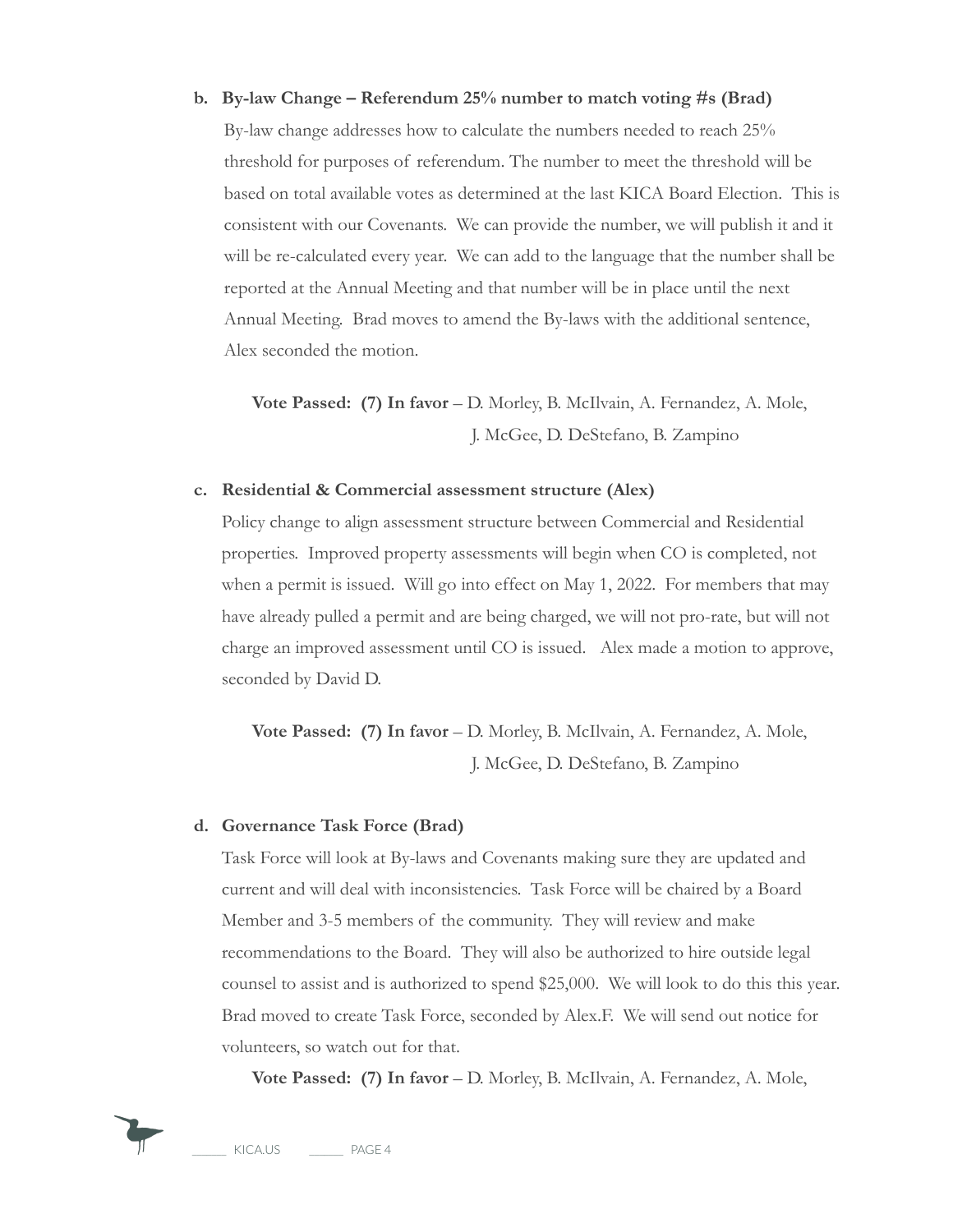J. McGee, D. DeStefano, B. Zampino

## **7. Board Member Comments**

Alex F. stated we have 2 openings on the Finance Committee. We have advertised and currently have 15 applications – applications will close on March  $15<sup>th</sup>$  at 5 p.m. and the Finance Committee, will review, interview, and bring recommendations to the Board. Dave M. (Dave's connection was breaking up) also commented about the formation of a Development Task Force to study the impacts of development on the island. Jerry M. said we would be reaching out to the community for anyone that has specialized tech experience as we look at Salesforce.

#### **8. Member Comments**

- Member asked what the delta is by aligning the Commercial and Residential assessments. Shannon and Alex stated that the delta was relatively small – under \$100K. This makes it much more fair to the community.
- As per Judge ruling from the bench, the Board should take up the issue of the timeframes involved in initiating a petition.
- Member commented on Stop sign and would like to see the actual speed data vs. averages reporting. Member asked about speed collection data from the other direction.
	- o Shannon indicated that the Board will be reviewing the data in April as part of the quarterly report. Alex F. stated that he has seen more enforcement in that area. David D. also did see an enforcement presence as well.
- Member commented on the speed limit changes and has noticed a difference great move by the Board.
- Member heard at recent Council meeting about relocating the main gate, hope that the traffic study includes that.
	- o Shannon commented that the queue at the main gate is either related to passes, or queuing at the Beachwalker intersection, which is perceived to be main gate, but is actually at the intersection. Town is looking at the intersection,
- Member commented about the 5 different voting members  $(A, B, C, D, E)$ . Who are they? how many votes do they have? Feels the board should be more forthcoming in

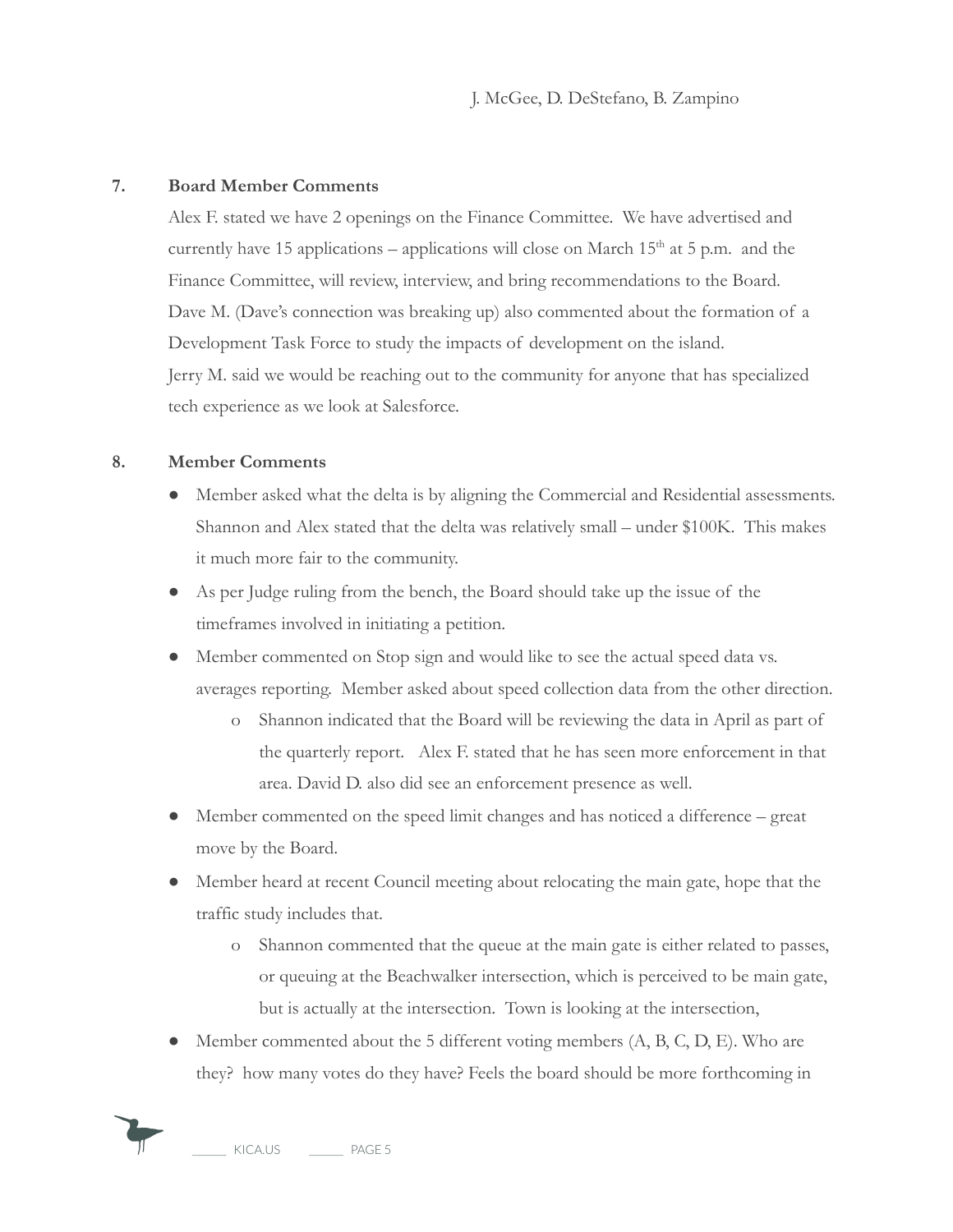releasing voting information. Covenants reference 'the Company" it's votes, it's shares – more definition on who is the Company.

- o Shannon stated that we can look at all of this information and produce an 'education' article with more details about member types.
- Member commented on aerial footage showing extent of tree removals at the Cape site. How do the guidelines and parameters differ from commercial vs residential projects?
	- o Amanda stated Partners follow the normal ARB process. As a multi-family, multi building development, it does have a different element than a single-family dwelling. We try to preserve trees where we can, but we rely heavily on a robust mitigation plan which is in place. We do have to also follow DHEC requirements for site drainage etc. For Parcel 13, we have the same issues, but drainage is already in place in that area.
- Member feels a better effort should be made to preserve as many trees as possible.
- Member stated that how votes are calculated is not straightforward, so as information is disclosed to the community, it would be helpful to know who does that calculation and how often. Kudos to the board for creating the Development oversight committee. There are a lot of qualified people that can participate. Also thank you for creating the Governance Task Force. It would also be helpful to know the observations and recommendations of the existing task forces. Who bears the risk of increasing oil prices in our road projects and contracts?
	- o Tony stated that we are tracking SCDOT asphalt price indexes, and per the contract, if that index gets too high, we can stop the work.
- Comment on intersection project, options available.
	- o Shannon commented there are a lot of issues to solve, it's not an easy solution and KICA is working with Town to scope the best solutions. We are implementing a temporary solution at the gate by installing a median to eliminate the cutovers and jumping the line situation.
- Member asked if Kimley Horn is considering all the new development before they make recommendations for the Beachwalker intersection and Security Gate.
	- o Shannon stated that they are incorporating summer capacity in their planning.